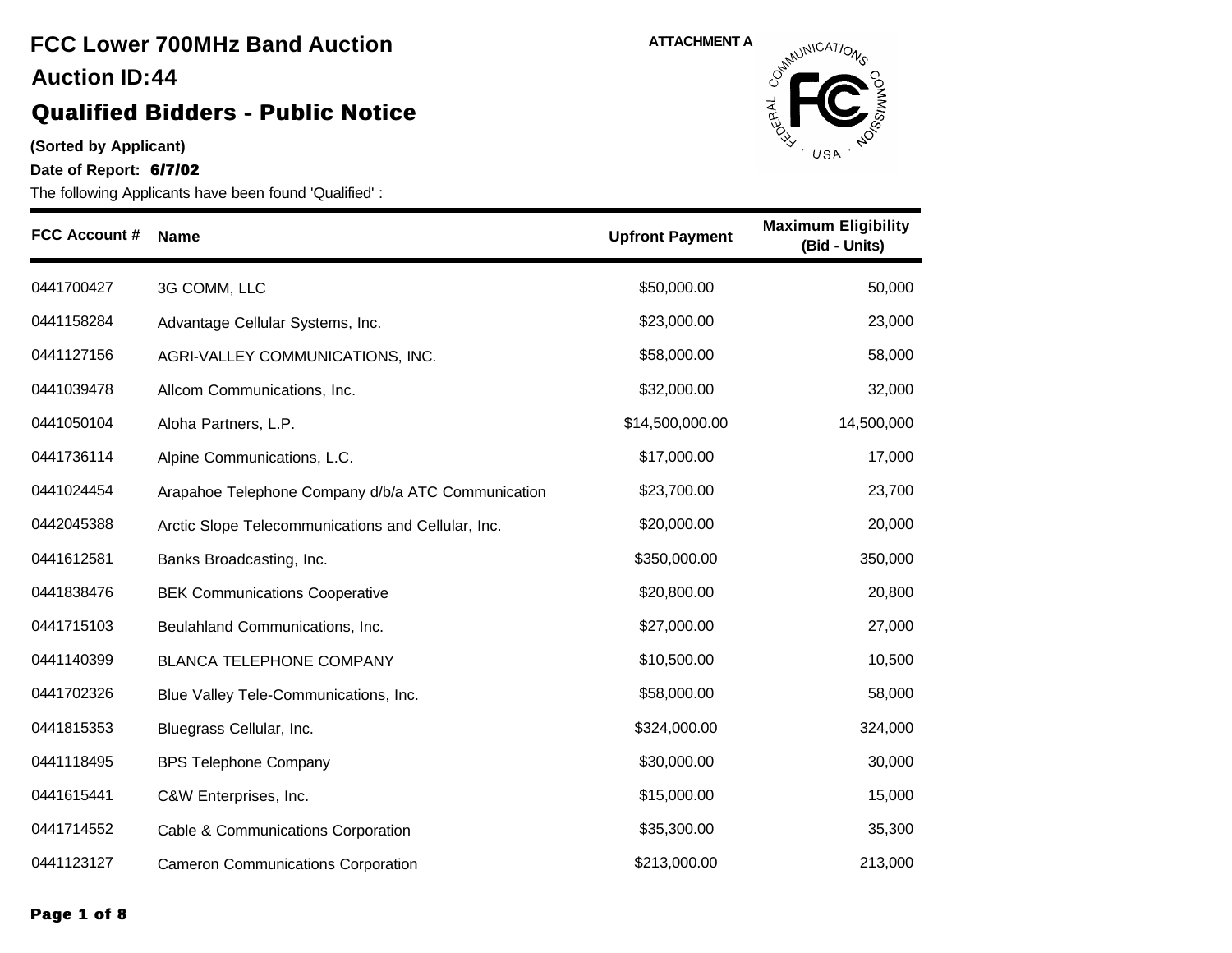#### **(Sorted by Applicant)**

**Date of Report: 6/7/02**



| <b>FCC Account #</b> | <b>Name</b>                                      | <b>Upfront Payment</b> | <b>Maximum Eligibility</b><br>(Bid - Units) |
|----------------------|--------------------------------------------------|------------------------|---------------------------------------------|
| 0441728568           | Capitol Broadcasting Company, Inc.               | \$450,000.00           | 450,000                                     |
| 0441717313           | Cavalier Group, LLC                              | \$3,694,541.30         | 3,694,542                                   |
| 0441913134           | CENTRAL WISCONSIN COMMUNICATIONS, INC.           | \$57,000.00            | 57,000                                      |
| 0441251141           | Chariton Valley Communication Corporation, Inc.  | \$148,400.00           | 148,400                                     |
| 0442207347           | Chase 3000, Inc.                                 | \$50,000.00            | 50,000                                      |
| 0440741243           | CHEQUAMEGON TELEPHONE COOPERATIVE, INC.          | \$48,000.00            | 48,000                                      |
| 0440828085           | Citizens Telephone Cooperative                   | \$115,000.00           | 115,000                                     |
| 0441242328           | City of Ketchikan dba Ketchikan Public Utilities | \$10,000.00            | 10,000                                      |
| 0441421578           | ComSouth Tellular, Inc.                          | \$65,000.00            | 65,000                                      |
| 0441126332           | Corr Wireless Communications, LLC                | \$397,000.00           | 397,000                                     |
| 0441351488           | Council Tree Wireless, L.L.C.                    | \$40,000,000.00        | 40,000,000                                  |
| 0441228311           | Craw-Kan Telephone Cooperative, Inc.             | \$111,000.00           | 111,000                                     |
| 0441411219           | CT Communications, Inc.                          | \$760,000.00           | 760,000                                     |
| 0441124583           | CTC Telcom, Inc.                                 | \$41,000.00            | 41,000                                      |
| 0441426398           | DataCom Wireless, L.L.C.                         | \$5,000,000.00         | 5,000,000                                   |
| 0442322128           | David M. Gates                                   | \$794,100.00           | 794,100                                     |
| 0441505536           | Dickey Rural Services, Inc.                      | \$65,000.00            | 65,000                                      |
| 0441236032           | DYCOM HOLDING, INC.                              | \$17,000.00            | 17,000                                      |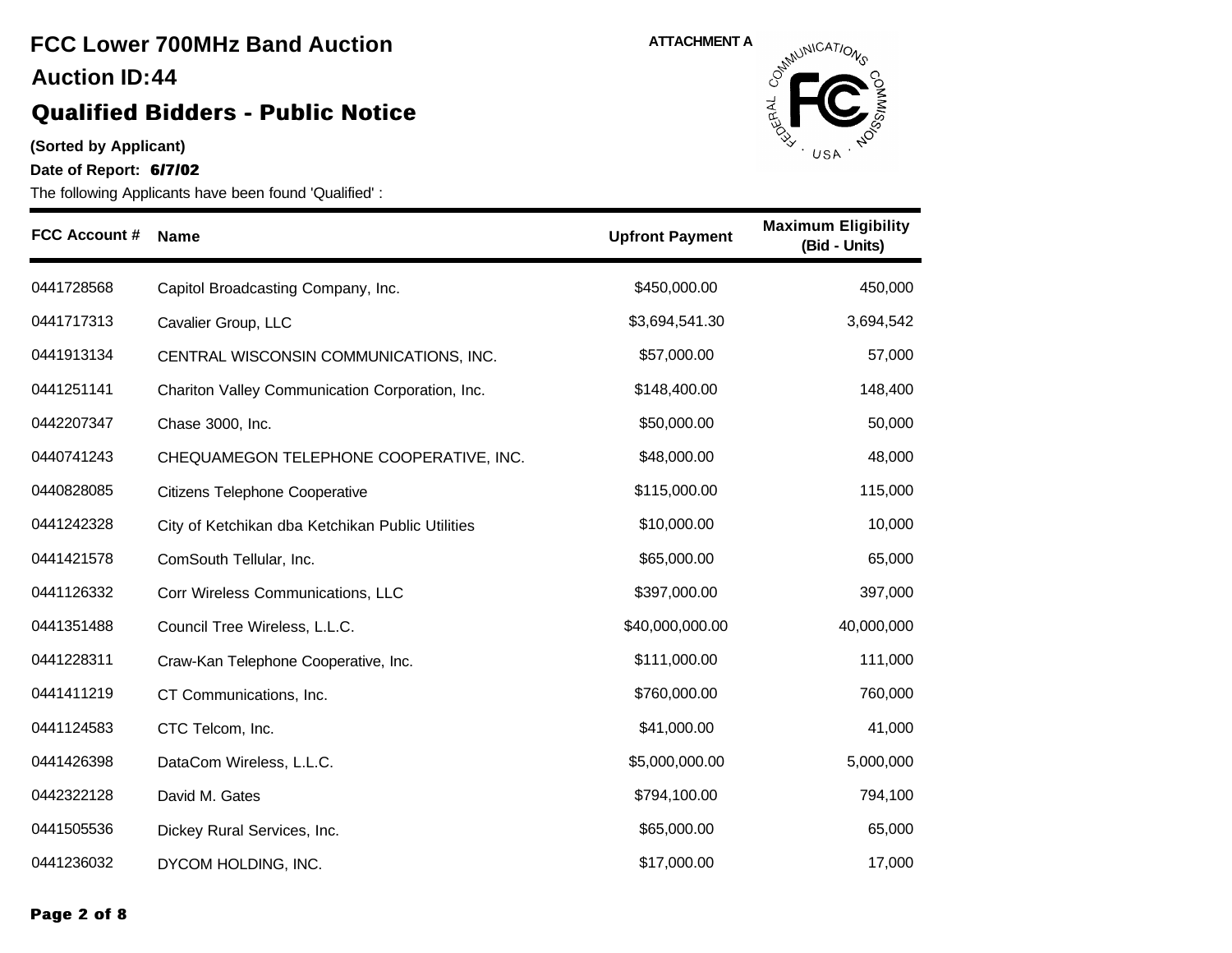### **Qualified Bidders - Public Notice**

**(Sorted by Applicant)**

**Date of Report: 6/7/02**



| <b>FCC Account #</b> | <b>Name</b>                                   | <b>Upfront Payment</b> | <b>Maximum Eligibility</b><br>(Bid - Units) |
|----------------------|-----------------------------------------------|------------------------|---------------------------------------------|
| 0441902107           | East Kentucky Network, LLC                    | \$1,000,000.00         | 1,000,000                                   |
| 0441719377           | Eastern Colorado Wireless Partnership         | \$97,884.00            | 97,884                                      |
| 0441434057           | Eastern Oregon Telecom, LLC                   | \$30,700.00            | 30,700                                      |
| 0441826044           | Emery Telcom-Wireless, Inc.                   | \$33,100.00            | 33,100                                      |
| 0441556041           | <b>ETEX Communications, LP</b>                | \$99,000.00            | 99,000                                      |
| 0441017119           | FARMERS CELLULAR TELEPHONE, INC.              | \$18,000.00            | 18,000                                      |
| 0441836534           | Farmers Telephone Company, Inc.               | \$8,900.00             | 8,900                                       |
| 0441715556           | Fireant, LLC                                  | \$1,700,000.00         | 1,700,000                                   |
| 0441456452           | First Cellular of Southern Illinois           | \$222,000.00           | 222,000                                     |
| 0441725312           | FTC Management Group, Inc.                    | \$45,000.00            | 45,000                                      |
| 0441749002           | Glenwood Telephone Membership, Corporation    | \$38,000.00            | 38,000                                      |
| 0441117215           | Grand River Communications, Inc.              | \$59,900.00            | 59,900                                      |
| 0441649158           | Grant Communications Inc.                     | \$300,000.00           | 300,000                                     |
| 0441408028           | Great Plains Communications, Inc.             | \$32,800.00            | 32,800                                      |
| 0441419027           | GTC Wireless, Inc.                            | \$55,000.00            | 55,000                                      |
| 0442001419           | Guadalupe Valley Communications Systems, L.P. | \$950,000.00           | 950,000                                     |
| 0441418153           | Guam Cellular and Paging                      | \$20,000.00            | 20,000                                      |
| 0441230352           | H&B Communications, Inc.                      | \$15,000.00            | 15,000                                      |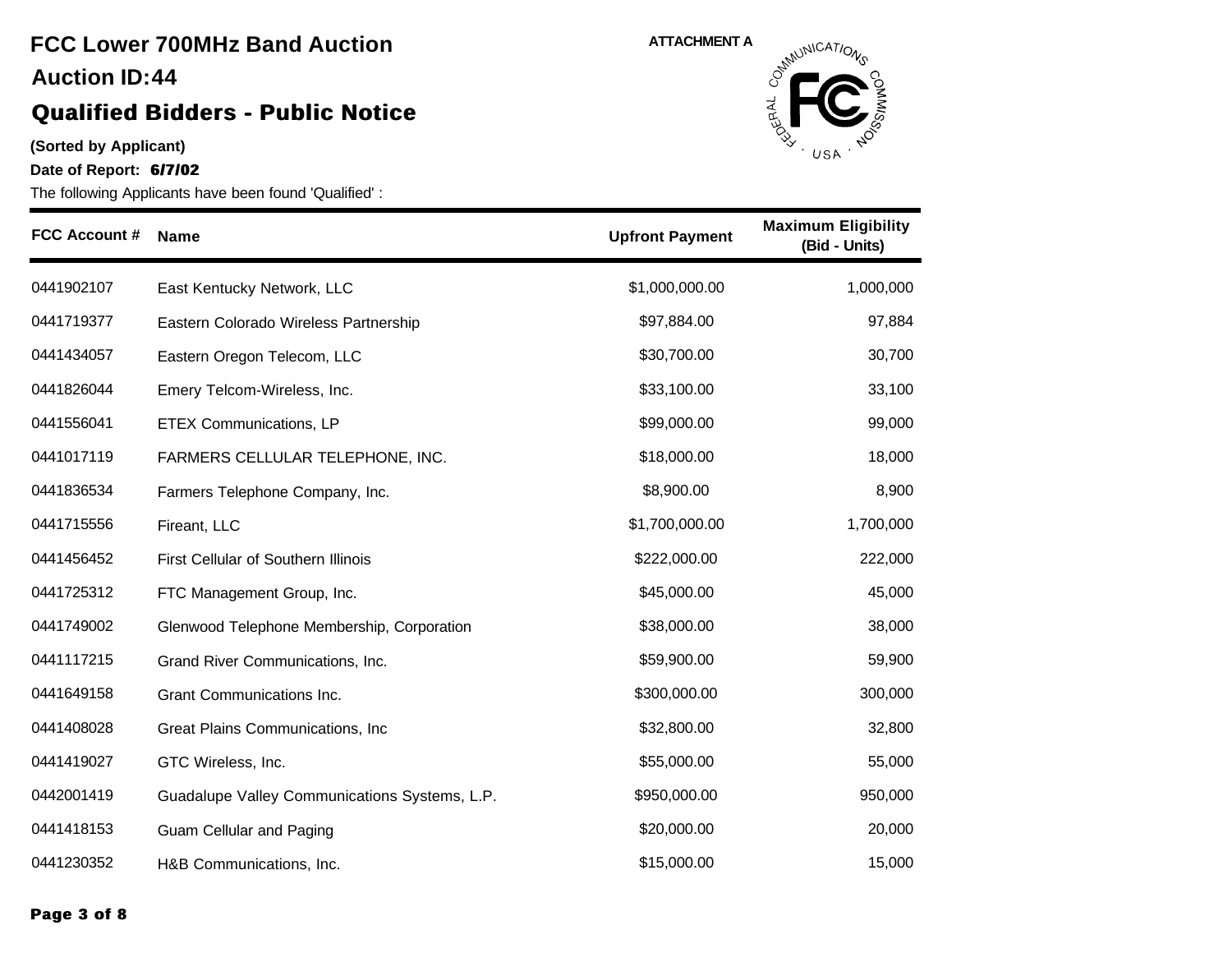#### **(Sorted by Applicant)**

**Date of Report: 6/7/02**



| <b>FCC Account #</b> | <b>Name</b>                                       | <b>Upfront Payment</b> | <b>Maximum Eligibility</b><br>(Bid - Units) |
|----------------------|---------------------------------------------------|------------------------|---------------------------------------------|
| 0441404379           | Harbor Wireless, LLC                              | \$1,325,000.00         | 1,325,000                                   |
| 0441408598           | Highland Cellular Inc.                            | \$150,000.00           | 150,000                                     |
| 0441142207           | Holland Wireless, L.L.C.                          | \$47,000.00            | 47,000                                      |
| 0441136517           | KanOkla Telephone Association, Inc.               | \$72,200.00            | 72,200                                      |
| 0441841047           | Kaplan Telephone Company, Inc.                    | \$87,000.00            | 87,000                                      |
| 0441539063           | Kennebec Telephone Company, Inc.                  | \$134,800.00           | 134,800                                     |
| 0441111295           | Kingdom Telephone Company                         | \$44,000.00            | 44,000                                      |
| 0441654478           | Lackawaxen Long Distance Company, Inc.            | \$200,000.00           | 200,000                                     |
| 0441117494           | Lexcom Telephone Company                          | \$137,000.00           | 137,000                                     |
| 0441405097           | Ligonier Telephone Co., Inc.                      | \$24,000.00            | 24,000                                      |
| 0441607296           | <b>LIN Television Corporation</b>                 | \$3,400,000.00         | 3,400,000                                   |
| 0441732148           | Lynch 3G Communications Corporation               | \$2,240,238.00         | 2,240,238                                   |
| 0441120133           | Mark Twain Communications Company                 | \$8,400.00             | 8,400                                       |
| 0442325564           | McBride Spectrum Partners I, LLC                  | \$75,000.00            | 75,000                                      |
| 0441115078           | McDonald County Telephone Company                 | \$14,000.00            | 14,000                                      |
| 0441753588           | <b>McElroy Electronics Corporation</b>            | \$650,000.00           | 650,000                                     |
| 0441428552           | MilkyWay Broadband, LLC                           | \$2,000,000.00         | 2,000,000                                   |
| 0441615493           | Missouri RSA No. 7 L.P. dba Mid-Missouri Cellular | \$105,000.00           | 105,000                                     |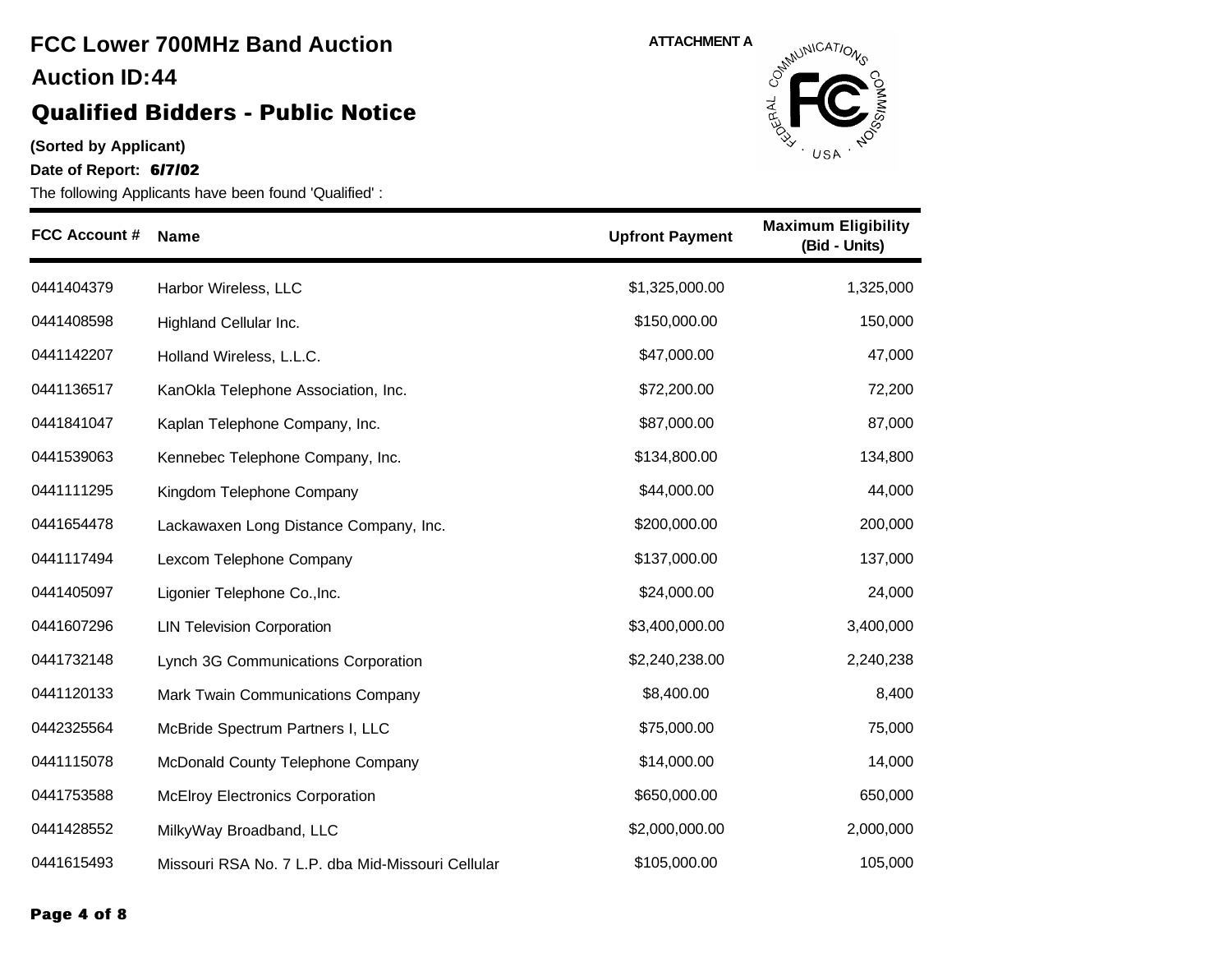### **Qualified Bidders - Public Notice**

**(Sorted by Applicant)**

**Date of Report: 6/7/02**



| <b>FCC Account #</b> | <b>Name</b>                               | <b>Upfront Payment</b> | <b>Maximum Eligibility</b><br>(Bid - Units) |
|----------------------|-------------------------------------------|------------------------|---------------------------------------------|
| 0441607305           | Mobius Communications Company             | \$175,000.00           | 175,000                                     |
| 0441931129           | Montana Spectrum Alliance                 | \$121,100.00           | 121,100                                     |
| 0441736344           | MTC North, Inc.                           | \$56,000.00            | 56,000                                      |
| 0441954368           | NEMONT COMMUNICATIONS, INC.               | \$13,100.00            | 13,100                                      |
| 0442208463           | New Ulm Telecom, Inc.                     | \$55,000.00            | 55,000                                      |
| 0440928162           | Nortex Communications Company             | \$12,000.00            | 12,000                                      |
| 0441431197           | North Dakota Network Co.                  | \$108,100.00           | 108,100                                     |
| 0441759365           | Northeast Nebraska Telephone Company      | \$42,700.00            | 42,700                                      |
| 0441122116           | Northern New Mexico Telecom, Inc.         | \$3,300.00             | 3,300                                       |
| 0441828218           | Northern Rural Cable TV Cooperative, Inc. | \$29,100.00            | 29,100                                      |
| 0441820145           | Northwest Communications Cooperative      | \$16,000.00            | 16,000                                      |
| 0441754445           | Omega Communications, LLC                 | \$18,942,000.00        | 18,942,000                                  |
| 0441718401           | Panhandle Telecommunication Systems, Inc. | \$3,900.00             | 3,900                                       |
| 0441738098           | Peoples Telephone Cooperative, Inc.       | \$137,000.00           | 137,000                                     |
| 0441535097           | PGTV, Inc.                                | \$2,471,000.00         | 2,471,000                                   |
| 0441546587           | Pinpoint Wireless, Inc.                   | \$20,700.00            | 20,700                                      |
| 0441429409           | Pioneer Telephone Association, Inc.       | \$61,300.00            | 61,300                                      |
| 0441847204           | Plateau Telecommunications, Inc.          | \$93,000.00            | 93,000                                      |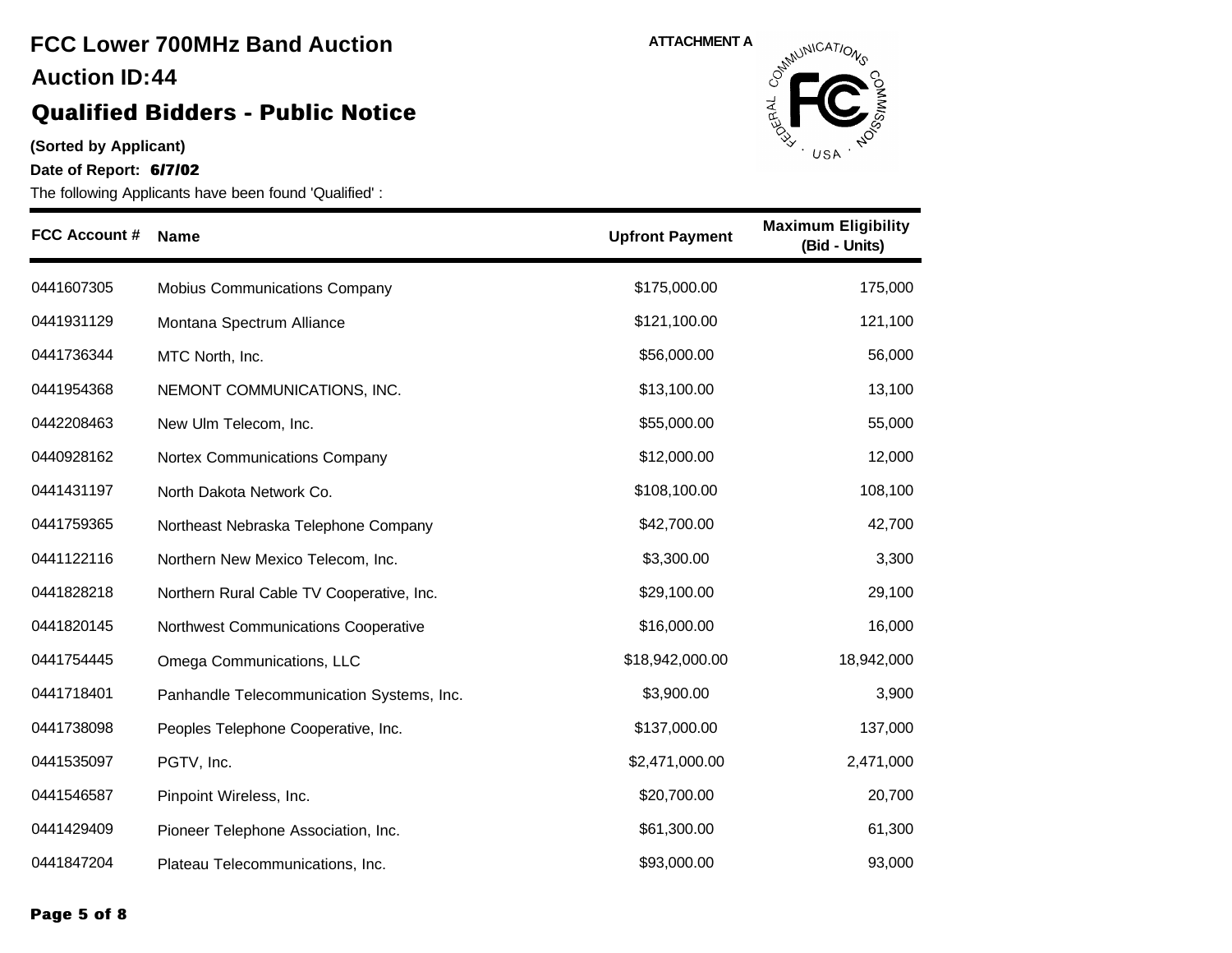#### **(Sorted by Applicant)**

**Date of Report: 6/7/02**



| <b>FCC Account #</b> | <b>Name</b>                                        | <b>Upfront Payment</b> | <b>Maximum Eligibility</b><br>(Bid - Units) |
|----------------------|----------------------------------------------------|------------------------|---------------------------------------------|
| 0441754513           | Poka Lambro Telecommunications, Ltd.               | \$75,000.00            | 75,000                                      |
| 0441603099           | Public Service Wireless Services, Inc.             | \$175,000.00           | 175,000                                     |
| 0441403369           | PVT Networks, Inc.                                 | \$35,000.00            | 35,000                                      |
| 0441616589           | Radiofone Nationwide PCS, LLC                      | \$650,000.00           | 650,000                                     |
| 0441711354           | Rainbow Telephone Cooperative Association, Inc.    | \$78,000.00            | 78,000                                      |
| 0441103401           | Redwood County Telephone Company                   | \$996,909.00           | 996,909                                     |
| 0441249198           | Ringgold Telephone PCS Corporation                 | \$94,000.00            | 94,000                                      |
| 0440952448           | Ronan Telephone Company                            | \$45,000.00            | 45,000                                      |
| 0441651122           | S&T Communications Inc                             | \$7,300.00             | 7,300                                       |
| 0441634345           | San Carlos Apache Telecommunications Utility, Inc. | \$47,000.00            | 47,000                                      |
| 0440210527           | <b>Scott Reiter</b>                                | \$65,000.00            | 65,000                                      |
| 0441345223           | Silver Star Telephone Co. Inc.                     | \$83,200.00            | 83,200                                      |
| 0441706539           | Sinclair Broadcast Group, Inc.                     | \$2,329,000.00         | 2,329,000                                   |
| 0441429592           | SJI, Inc.                                          | \$129,800.00           | 129,800                                     |
| 0441543259           | SKT Ventures, Inc.                                 | \$76,800.00            | 76,800                                      |
| 0441522453           | Spectrum Holdings I LP                             | \$40,000,000.00        | 40,000,000                                  |
| 0441431217           | Star Telephone Company, Inc.                       | \$27,000.00            | 27,000                                      |
| 0441724048           | <b>Star Wireless LLC</b>                           | \$3,000,000.00         | 3,000,000                                   |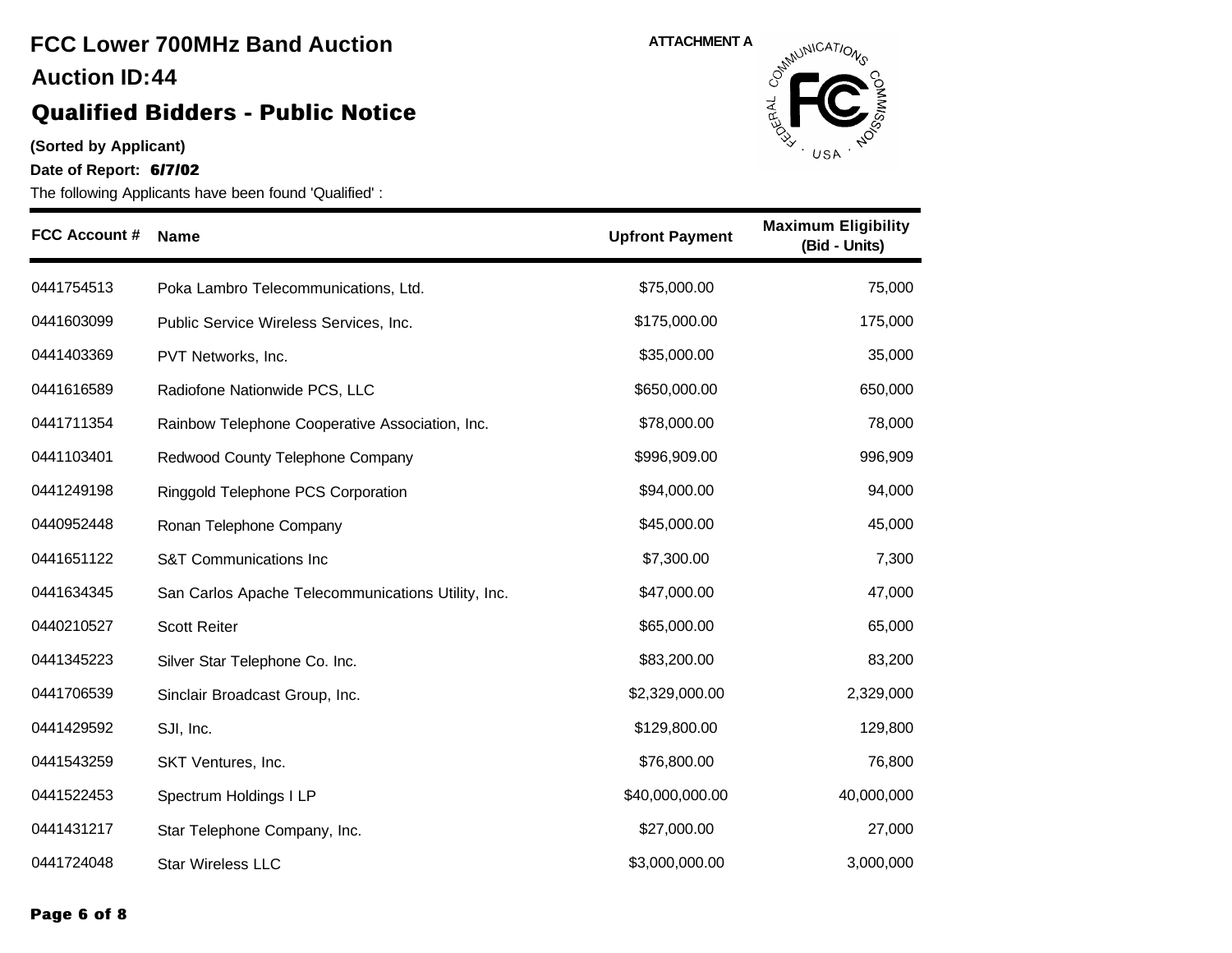### **(Sorted by Applicant)**

**Date of Report: 6/7/02**



| <b>FCC Account #</b> | <b>Name</b>                                       | <b>Upfront Payment</b> | <b>Maximum Eligibility</b><br>(Bid - Units) |
|----------------------|---------------------------------------------------|------------------------|---------------------------------------------|
| 0441118542           | Swayzee Telephone Company                         | \$49,000.00            | 49,000                                      |
| 0441527097           | Sweetwater Wireless, L.P.                         | \$630,000.00           | 630,000                                     |
| 0441640254           | The Ponderosa Telephone Co.                       | \$145,000.00           | 145,000                                     |
| 0441711365           | The Tri-county Telephone Association, Inc.        | \$47,800.00            | 47,800                                      |
| 0441546276           | Tri-County Communications, Inc.                   | \$17,000.00            | 17,000                                      |
| 0441936442           | TRIANGLE COMMUNICATION SYSTEM, INC.               | \$19,000.00            | 19,000                                      |
| 0441950302           | Union Telephone Company                           | \$401,100.00           | 401,100                                     |
| 0441537311           | United Telephone Association, Inc.                | \$22,900.00            | 22,900                                      |
| 0440853227           | UNITED TELEPHONE MUTUAL AID CORPORATION           | \$9,300.00             | 9,300                                       |
| 0441710215           | Valliant Telephone Company, Inc.                  | \$12,000.00            | 12,000                                      |
| 0441249515           | VCOM U.S. Inc.                                    | \$125,985.00           | 125,985                                     |
| 0441556114           | Waller, Inc.                                      | \$79,000.00            | 79,000                                      |
| 0441442347           | Webster-Calhoun Cooperative Telephone Association | \$36,500.00            | 36,500                                      |
| 0440919101           | West Wisconsin Telcom Cooperative, Inc.           | \$13,000.00            | 13,000                                      |
| 0441646428           | Whidbey Telephone Company                         | \$500,000.00           | 500,000                                     |
| 0441742267           | Wireless World, LLC                               | \$15,300.00            | 10,200                                      |
| 0441156598           | WSS, L.L.C.                                       | \$46,000.00            | 46,000                                      |
| 0441145288           | XIT Telecommunications & Technology, Ltd.         | \$103,700.00           | 103,700                                     |